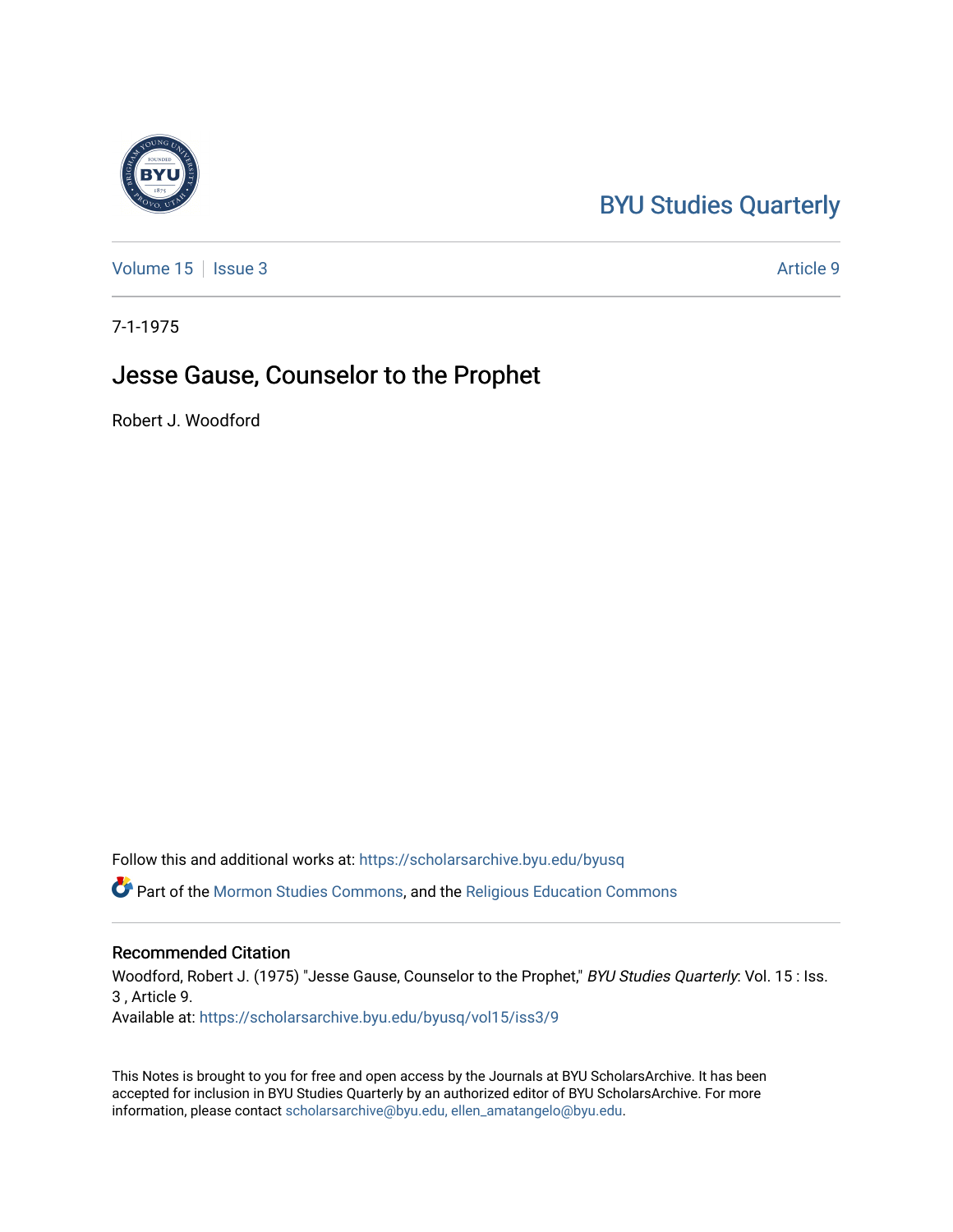As we restudy church history there appears for a few brief moments in 1832 an unobtrusive character who might have become one of the leading authorities of the Church, but instead took his exit as silently as he had entered, never to be heard of again. This man, whose name should also be as wellknown to the Latter-day Saints as are the names of Sidney Rigdon, Frederick G. Williams, Hyrum Smith, Joseph Smith, Sen., and John Smith, was Jesse Gause (rhymes with house). Now a virtual unknown, Gause was the first of these men called to be a counselor to the Prophet Joseph Smith. How Jesse Gause came to such prominence and then faded into obscurity is not known among the pages of Church history. Unfortunately, there is so little recorded concerning him that forming a profile of the man is difficult. Our earliest reference to Jesse Gause is as a member of the Shaker communities in Hancock near Pittsfield, and possibly in North Union, Ohio as well.<sup>1</sup> His conversion and baptism are not found in any of the records of the Church, but one writer has suggested that he was converted by Reynolds Cahoon in late 1830.<sup>2</sup> It was not until 8 March 1832, when Jesse Gause was called to be a counselor to Joseph Smith<sup>3</sup> in the presidency of the high priesthood, that his name is even mentioned in sur-

\*Robert J. Woodward is an instructor for Seminaries and Institutes and for the BYU Salt Lake Center.

<sup>1</sup>Mario S. DePillis, "The Development of Mormon Communitarism 1826-1846" (Ph.D. diss., Yale University, 1961), p. 171. <sup>2</sup>Ibid.

<sup>3</sup>Joseph Smith received a revelation in November 1831 that gave him instructions concerning the organization of the presidency of the high priesthood Most of that revelation is now found published as Section 107:59-100 in the Doctrine and Covenants. Joseph Smith was ordained president of the high priesthood on 25 January 1832 by Sidney Rigdon.

362

# Notes and Comments

## JESSE GAUSE, COUNSELOR TO THE PROPHET

# Robert J. Woodford\*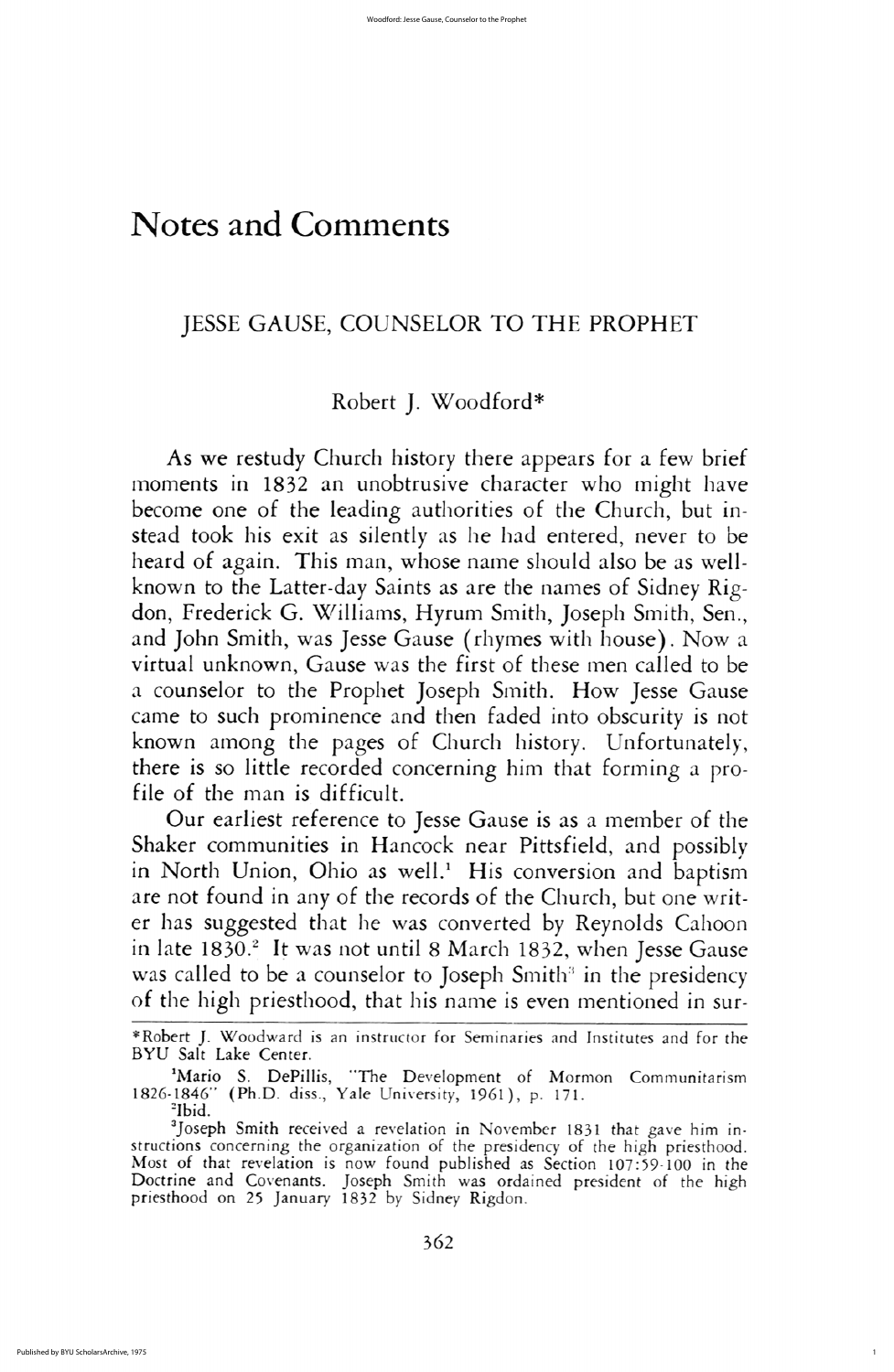viving Church records. The notation in the Kirtland Revelation book is as follows

March 8, 1832. Chose this day and ordained brother Jesse Gause and Broth Sidney to be my councellors of the ministry of the presidency of the high Priesthood.  $\ldots$ <sup>4</sup>

One week later, a revelation concerning Jesse Gause was received by Joseph Smith, confirming Jesse in his work and giving further direction in his office and calling. There are two manuscript copies of this revelation extant: one in the Kirtland Revelation Book, located in the Church Historical Department, and the other in the library of the Reorganized Church of Jesus Christ of Latter-day Saints. In both of these Jesse Gause's name has been crossed out and Frederick G. Williams' name written above it.<sup>5</sup> Since that time, all published copies of this revelation (Section 81 of the Doctrine and Covenants) list Frederick G. Williams as the one to whom it is directed. Since this revelation contains instructions, duties, and promised blessings to the one called as counselor to the Prophet, the revelation was just as appropriate for Frederick G. Williams as it was to Jesse Gause.

After Jesse Gause was ordained, he appeared in a leading role in the Church for only a short time. In April 1832, he accompanied Joseph Smith, Newel K. Whitney, and Peter Whitmer, Jr. on a trip to Missouri. They arrived 24 April and began holding conferences with the Saints in Zion on the 26th.<sup>6</sup> In the minutes of a meeting of the Literary Firm held on Monday, 30 April, Jesse Gause was listed as a counselor to Joseph Smith.<sup>7</sup> Joseph left Independence that day to return again to Kirtland, and Jesse Gause remained behind to conduct further business.<sup>8</sup> On his return trip home he stopped at North Union, Ohio, to retrieve his wife from the society of the Shakers there.<sup>9</sup> An elder of this Shaker community, Matthew Houston, wrote a letter to his friend, Seth Y. Wells, who was a member

'Kirtland Revelation Book, p. 10, located in the Church Historical Department.

The author of this change remains unidentified.

<sup>6"</sup>Journal History of the Church of Jesus Christ of Latter-day Saints," 1 24 April 1832, Church Historical Department. See also, Far West Record (typescript), p. 24, Church Historical Department.

<sup>7</sup>Far West Record, p. 27.

 $^{8}$ Ibid., pp. 27-34.

<sup>9</sup>The formal name of this church is: United Society of True Believers in Christ's Second Appearing. The church originated in England with Ann Lee as its founder